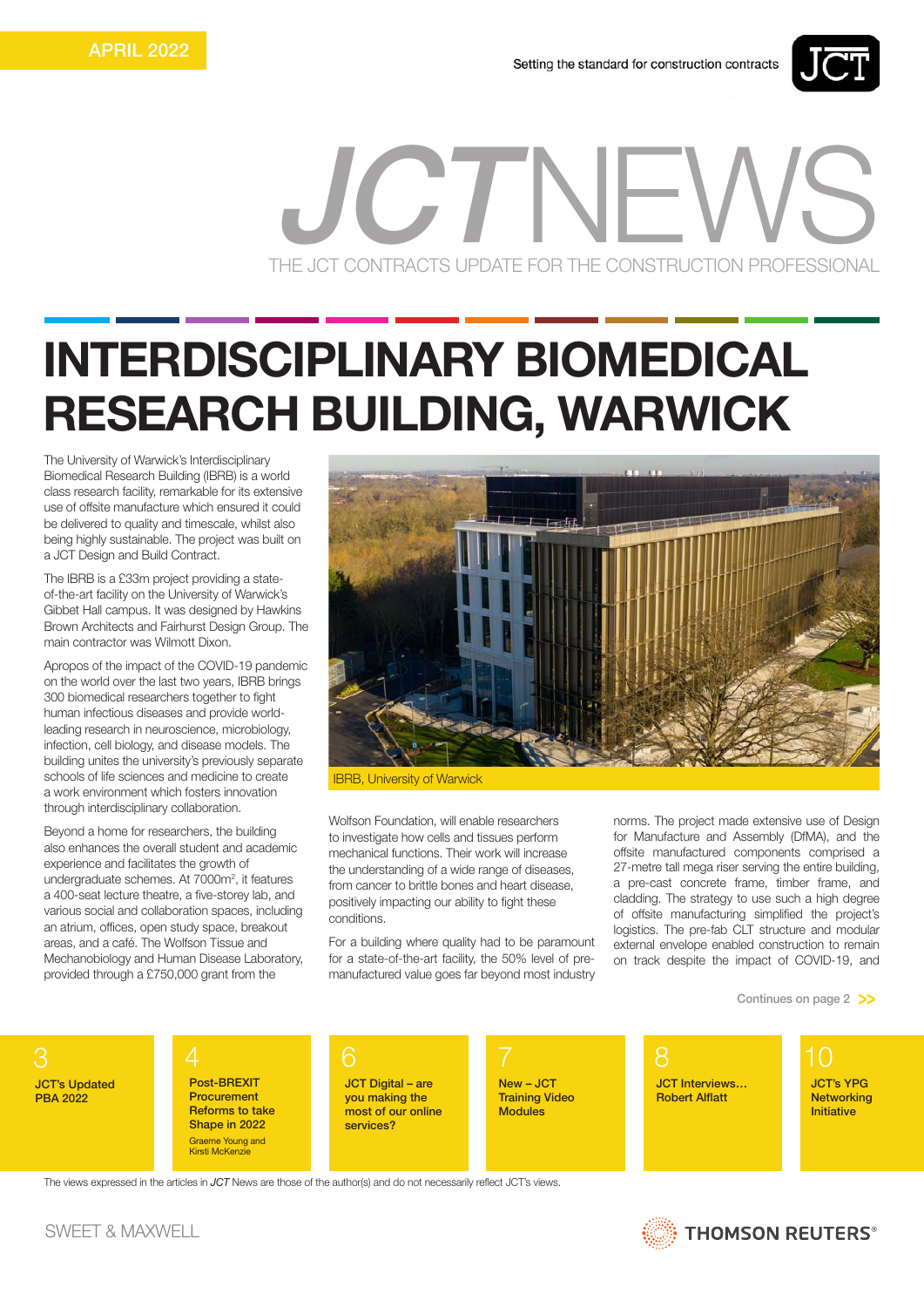### APRIL 2022

## **JCTNEWS**



the overall carbon footprint of the project was reduced compared to a traditional, on-site approach. The sustainability credentials are further enhanced by the installation of 600 vertical PV solar panels which offset approximately 26,000kg CO $_{\textrm{\tiny{2}}}$  in emissions.

The use of offsite manufacture was not without its challenges, however. The mega riser featured 2000 penetrations that had to be pre-cut and aligned. The differential movement between the concrete and timber frames also had to be allowed for. Once complete, the mega rise was dropped into the shaft off a single tower crane in just two days.

The contrasting facades of dark bronze and white concrete are designed to reflect the interdisciplinary research happening within the building and the quality of the work it produces. The striking design creates a recognisable and strong link to the main university campus to the north. The pre-cast concrete clad block houses the "wet" research lab. The bronze aluminium faced block features write-up and meeting areas. The latter block exposes its CLT a glulam frame, creating a soft warm environment for writing up research work.

The JCT Design and Build Contract has become the contract of choice for projects adopting an extensive off-site approach (see also JCT Case Study: 'Parkside' Imperial War Museum HQ, JCT News – July 2021). The Design and Build Contract's approach is able to meet the needs of parties in terms of design and design responsibility but is also an ideal solution for large scale projects and where a complex set of requirements needs to be accounted for in the contract provisions.

Facilitating the ease of parties being able to enter into contract is at the core of JCT's business, and in so doing helps to play an important role within the industry. Considering the impact of the pandemic and the role of the IBRB, it's important to remember the importance of the construction industry in being able to facilitate this vital work.

### PROJECT DATA

|                                                                                           |                                   | STRUCTURAL AND CIVIL ENGINEER:  STANTEC                        |                                      |
|-------------------------------------------------------------------------------------------|-----------------------------------|----------------------------------------------------------------|--------------------------------------|
|                                                                                           | <b>CONTRACT</b><br><b>WARWICK</b> | LANDSCAPE ARCHITECT:  B D LANDSCAPE                            | <b>ARCHITECTS</b><br><b>TOWNSEND</b> |
| ARCHITECT AND INTERIOR DESIGNER: . HAWKINS\BROWN<br>DELIVERY ARCHITECT:  FAIRHURST DESIGN | <b>ARCHITECTS</b>                 | PLANNING CONSULTANT:  TURLEY<br>MEP D&B CONTRACTOR:  NG BAILEY |                                      |
|                                                                                           | GROUP                             |                                                                |                                      |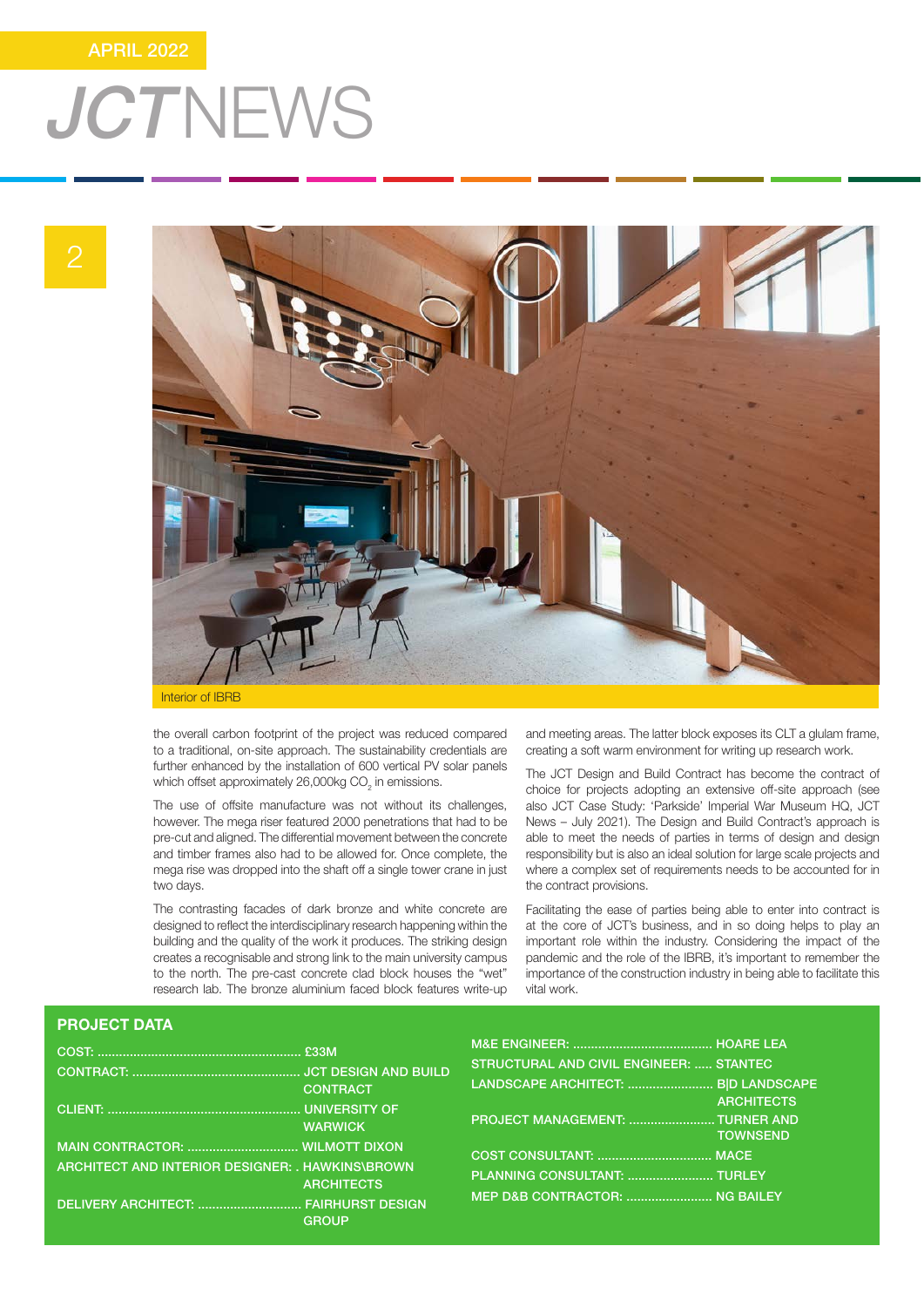

## **JCT'S UPDATED PBA 2022 NOW AVAILABLE** IN HARDCOPY AND DIGITAL FORMATS

Back in February, JCT announced the release of the Project Bank Account Documentation 2022 (PBA 2022). The new product is now available in all formats, including hardcopy, JCT On Demand digital, and as part of the JCT Construct subscription service, via the JCT Online Store.

The Project Bank Account documentation is designed to help parties to a JCT contract who wish to set up a Project Bank Account as part of their fair payment practices.

PBA 2022 comprises three parts:

- JCT Project Bank Account Agreement (PBA). This includes the JCT form of Joining Agreement (PBA/ JA).
- Enabling Provisions for insertion into the Building Contract and Sub-Contracts requiring the relevant parties to enter into the PBA.
- Guidance Notes.

The JCT PBA Agreement is to be entered into by the Employer, the Contractor and any sub-contractors appointed in respect of the Project when the PBA is set up. There is the facility for new sub-contractors appointed after the date of the Agreement to be included in the PBA by entering into a Joining Agreement (PBA/JA).

JCT's PBA Documentation is appropriate for use in conjunction with the following standard forms of JCT main contract and their related standard forms of JCT sub-contract:

- JCT Standard Building Contract (SBC/Q, SBC/XQ, or SBC/AQ)
	- o JCT Standard Building Sub-Contract (SBCSub)
	- o JCT Standard Building Sub-Contract with subcontractor's design (SBCSub/D)
- JCT Intermediate Building Contract (IC)
	- o JCT Intermediate Sub-Contract (ICSub)
	- o JCT Intermediate Named Sub-Contract (ICSub/NAM)
- JCT Intermediate Building Contract with contractor's design (ICD)
	- o JCT Intermediate Sub-Contract with subcontractor's design (ICSub/D)
	- o JCT Intermediate Named Sub-Contract (ICSub/NAM)



- JCT Design and Build Contract (DB)
	- o JCT Design and Build Sub-Contract (DBSub)

PBA 2022 is for use on both private and public sector projects. For public sector projects, PBA 2022 assists JCT contract users in complying with the policy objectives of the Government's Construction Playbook (published in December 2020) on the use of PBAs.

PBA 2022 is only for use with the JCT 2016 Edition of Contracts.

To purchase PBA 2022 and to find out more information, visit: www.jctltd.co.uk/product/jct-project-bank-accountdocumentation-2022-pba-2022.

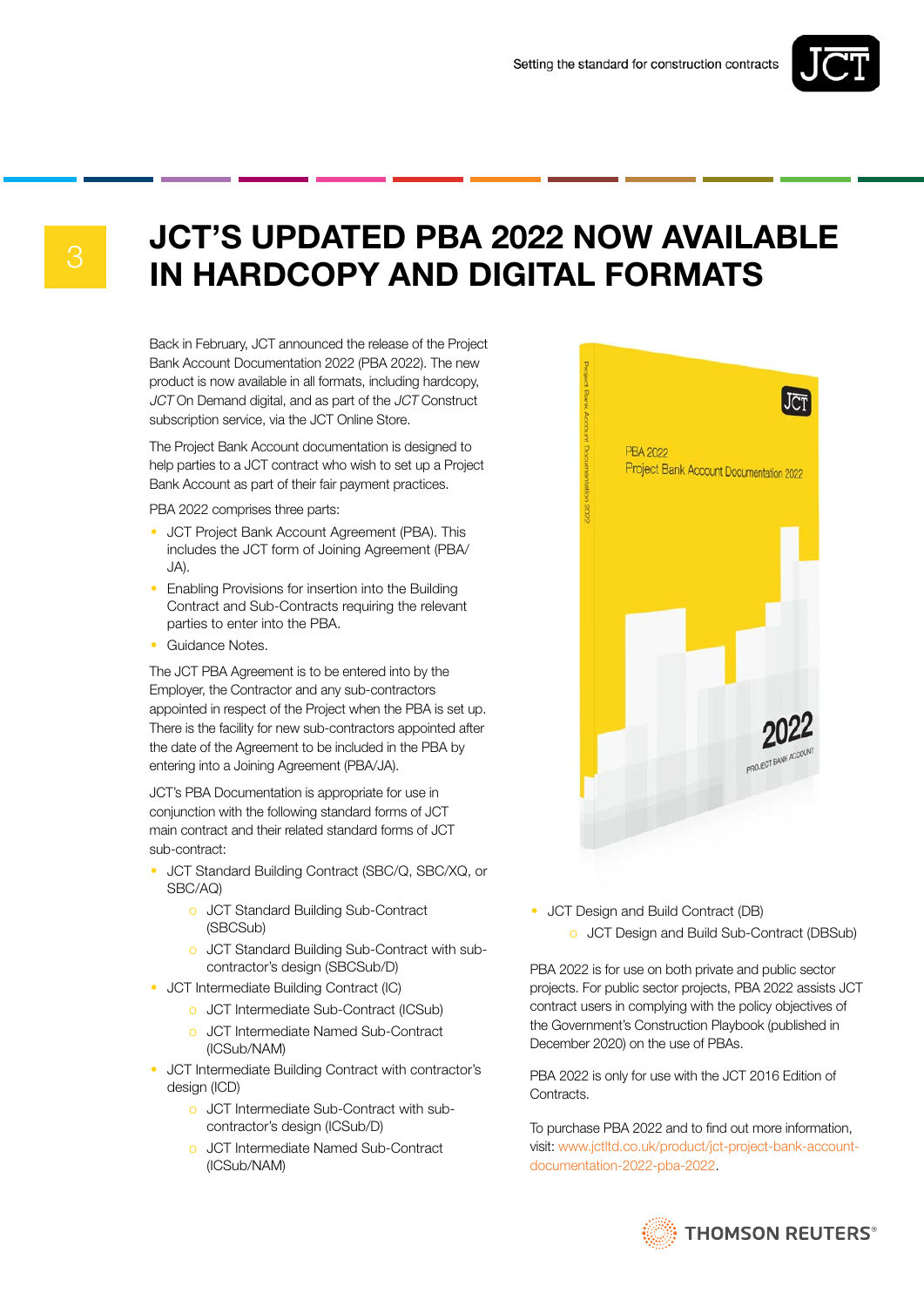## POST-BREXIT PROCUREMENT REFORMS TO TAKE **SHAPE IN 2022**

GRAEME YOUNG, PARTNER AND KIRSTI McKENZIE, ASSOCIATE - CMS

On 6 December 2021, the Cabinet Office published its plans for transforming public procurement rules post-Brexit. The plans involve introducing primary legislation to Parliament in the form of the Procurement Bill, which will be further implemented through secondary legislation together with 'a detailed package of published resources (statutory and non-statutory guidance on the key elements of the regulatory framework, templates, model procedures and case studies)'.

These reforms were consulted on over a year ago (the Green Paper was originally published on 15 December 2020 and concluded on 10 March 2021). Some of the more controversial proposals, such as capping damages in procurement challenges, have now been dropped. The reforms nevertheless present a comprehensive overhauling of the current set of EU-based regulations. Using the main themes of the proposed reforms, we set out here some of the highlights that will be of particular interest for contracting authorities, utilities and suppliers / contractors.

The Government intends to provide six months' notice of "go-live", once the legislation has been adopted, in order to support effective implementation. In any event, given the timescales around the legislative process, the new regime is unlikely to come into force until 2023 at the earliest. It is however likely that the detail of the new regime will take shape over the course of this year.

### Procurement that better meets the UK's needs

- The proposed reforms are focussed on England only Wales, Scotland and Northern Ireland all having degrees of devolved powers to make their own rules, although the Welsh Government have confirmed that the provisions should apply to Welsh contracting authorities.
- They aim to make public procurement more of a strategic policy tool, for example enshrining in law the principles of 'the public good' and 'value for money' and 'integrity' alongside the competition-based principles of transparency, equal / fair treatment of suppliers and nondiscrimination.
- Requirements are to be introduced at each stage of the procurement process setting out explicit publication (transparency) obligations as to what information authorities need to publish, and to set minimum standards in terms of its quality and accessibility.
- An additional statutory objective of promoting the importance of open and fair competition is to be provided for, encouraging competitive procurement.
- The concept of 'public good' will be framed as an objective of maximising the 'public benefit' to support wider consideration of social value benefits, and address concerns about any potential conflict with local priorities.
- A new Procurement Review Unit ("PRU") will be set up to investigate complaints from suppliers, make informal and formal recommendations and to publish statutory guidance for contracting authorities.

### A simpler regulatory framework

- The proposed reforms will, 'to the greatest extent possible', combine the current four sets of regulations (public contracts, concessions contracts, utilities and defence procurement) into a 'single, uniform framework'.
- The new regime will apply to the utilities sector where the following three conditions are satisfied:
	- o the entity awarding the contract is a 'utility';
	- o the contract is for works, services or supplies associated with a prescribed relevant utility activity that will generally match the UCRs (except for now excluding postal services sector); and
	- o the estimated value of the contract exceeds the relevant financial thresholds (currently £426,955 for goods and services and £5,336,937 for works, inclusive of VAT).
- While the proposed reforms seek to maintain the flexibility in the current rules for utilities, there does not appear to be any intention to relax the rules, and utilities (and also concession and defence procurement) seem to be set to be covered by the same 'core regime' that will apply to public sector contracts for work, goods and services.

### Using the right procurement procedures

• The proposed reforms will introduce a new 'flexible competitive procedure', an 'open procedure', and a 'limited tendering procedure' (with elements of the Light Touch Regime being kept for certain services). This means that the commonly used 'restricted procedure' will be dropped, the implication being that the new competitive flexible procedure is intended to be the default two-stage tendering procedure. It is likely the Cabinet Office will publish specific guidance in the form of template options and case studies to help authorities understand when best to use each procedure.

### Awarding the right contract to the right supplier

- A specific feature of the reforms will be a new framework for bidder exclusion grounds, described as being 'simpler, clearer and better suited to the UK's commercial and legal landscape'. For mandatory exclusion grounds, convictions or formal decisions will be required. For example, to exclude a bidder under the new mandatory ground of 'serious breaches of competition law', there must be a decision by the Competition and Markets Authority (CMA) or another regulator relating to the most serious breaches of competition law (such as bid-rigging cartels). The three-year time limit for both mandatory and discretionary exclusion grounds is expected to increase to five-years.
- The proposals include the introduction of a centrally managed public debarment list of suppliers for both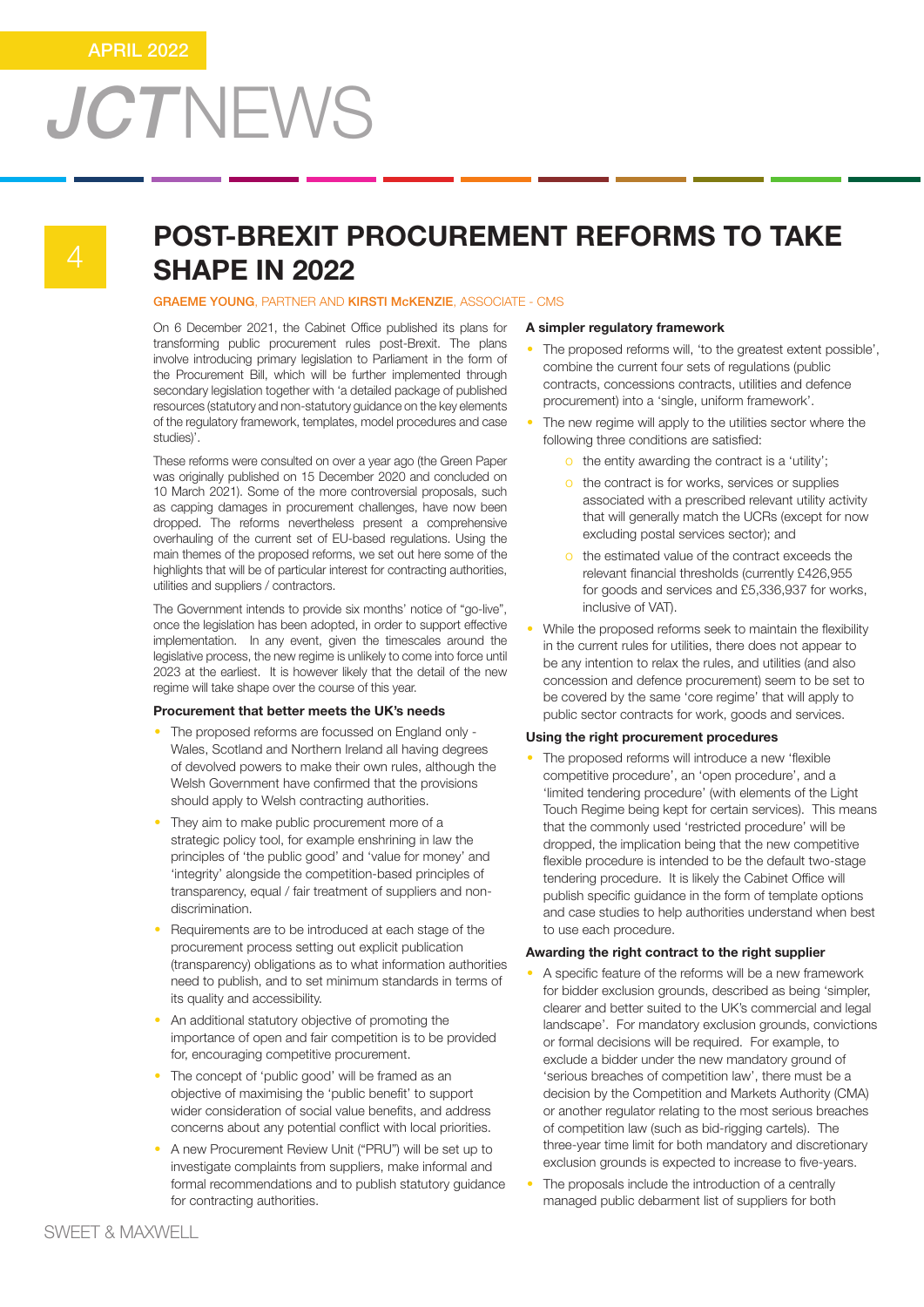

mandatory and discretionary exclusion grounds. New discretionary grounds will be added such as where suppliers may pose a risk to national security and allowing for easier exclusion where there has been previous poor performance by a supplier (including the introduction of a Contract Performance Register holding information such as a supplier's performance against contractual KPIs). There will also be new mandatory grounds, such as for a refusal to disclose a supplier's beneficial owners, which will sit alongside new guidance on 'self-cleaning' and definitions of who is an 'associated person' to a supplier.

### Using the best commercial purchasing tools

The new regime will allow for both open and closed framework agreements, whilst allowing utilities previously covered by the current UCRs to award longer term closed frameworks. A central register of framework agreements will be introduced alongside a new dynamic purchasing system that can now be used for all types of procurement, and now to be called 'Dynamic Markets' rather than 'DPS+'.

### Ensuring open and transparent contracting

- New transparency requirements had been a key feature of the proposals consulted on last year. The reforms introduce a series of new notices to published by authorities, covering the full 'procurement lifecycle', from planning and market engagement through to contract award, implementation, material changes and termination. To address concerns raised about the burdens on contracting authorities in preparing and publishing these notices, the full set of transparency requirements will only now apply above a threshold contract value of £2 million.
- At award stage, the reforms will require the sharing with all bidders of certain redacted evaluation documents (on the winning bid only) and sending the unsuccessful bidders their own documents privately. This is intended to strike a balance between preserving commercial confidentiality and competition for the market (and future competitions) and providing appropriate transparency as to why the winner was selected. Rather than authorities having to prepare debrief letters giving the 'characteristics and relative advantages' of the winning bid, this is intended to allow losing bidders themselves to compare the relative advantages of the winning bid against their own, and to provide sufficient information to permit challenges to the decision. The proposal to require disclosure of the tenders submitted in a procurement has been dropped due to concerns over confidentiality.

#### Fair and fast challenges to procurement decisions

• Although it had been consulted on, the reforms will not include any independent review mechanism by authorities, nor the introduction of a specialist tribunal for lower value claims and issues relating to ongoing competitions. The intention instead is to continue to make improvements

to the current High Court (TCC) arrangements. Possible reforms include early and enhanced disclosure and a dedicated procurement judge.

- The reforms will include a new 'simple, single limb' test for the automatic suspension to be lifted. The detail of this is still to be developed but would include allowing for lifting where there are 'overriding consequences for various interests concerned'.
- The controversial cap on damages has been dropped, recognising that capping damages could have other detrimental effects on the ability of unsuccessful bidders to challenge procurements.
- The reforms will include the removal of debrief letters, replacing these with the new transparency requirements (outlined above). It has been emphasised that the intention to remove debrief letters is not to provide less information to bidders at the end of the process, but to encourage contracting authorities to share further documentation and review their procedures carefully when challenged by suppliers. In summary, the new debriefing process is described as:
	- o the Award Notice confirming the authority's intention to award a contract and notifying the market of the outcome (including anticipated contract value/ description and identity of all bidders and also detail the standstill period);
	- o when the authority releases the Award Notice signalling its intention to award a contract, they will additionally provide participants with certain evaluation documents for the winning bidder (redacted for commercial sensitivity);
	- o all bidders will be provided with their own, unredacted, evaluation document(s) to enable them to compare the relative advantages of the winning bid against their own;
	- o authorities may, if they choose, provide individual covering debrief letters to bidders (which may include feedback on improving performance) but this may not be appropriate or possible in all circumstances.

### Effective contract management

The reforms propose widening the grounds for contract amendments, recognising the difficulties faced by authorities as circumstances evolve throughout the lifetime of a contract. The mandatory publication of contract amendment notices is intended to provide third party suppliers with sufficient knowledge to bring a challenge. The notices are also intended to give greater legal certainty to authorities, as the amendment will not subsequently be allowed to be challenged after the expiry of the standstill period of the 'Contract Change Notice'.

The article which was published in December 2021 on the CMS Law-Now website has been updated for JCT News April 2022

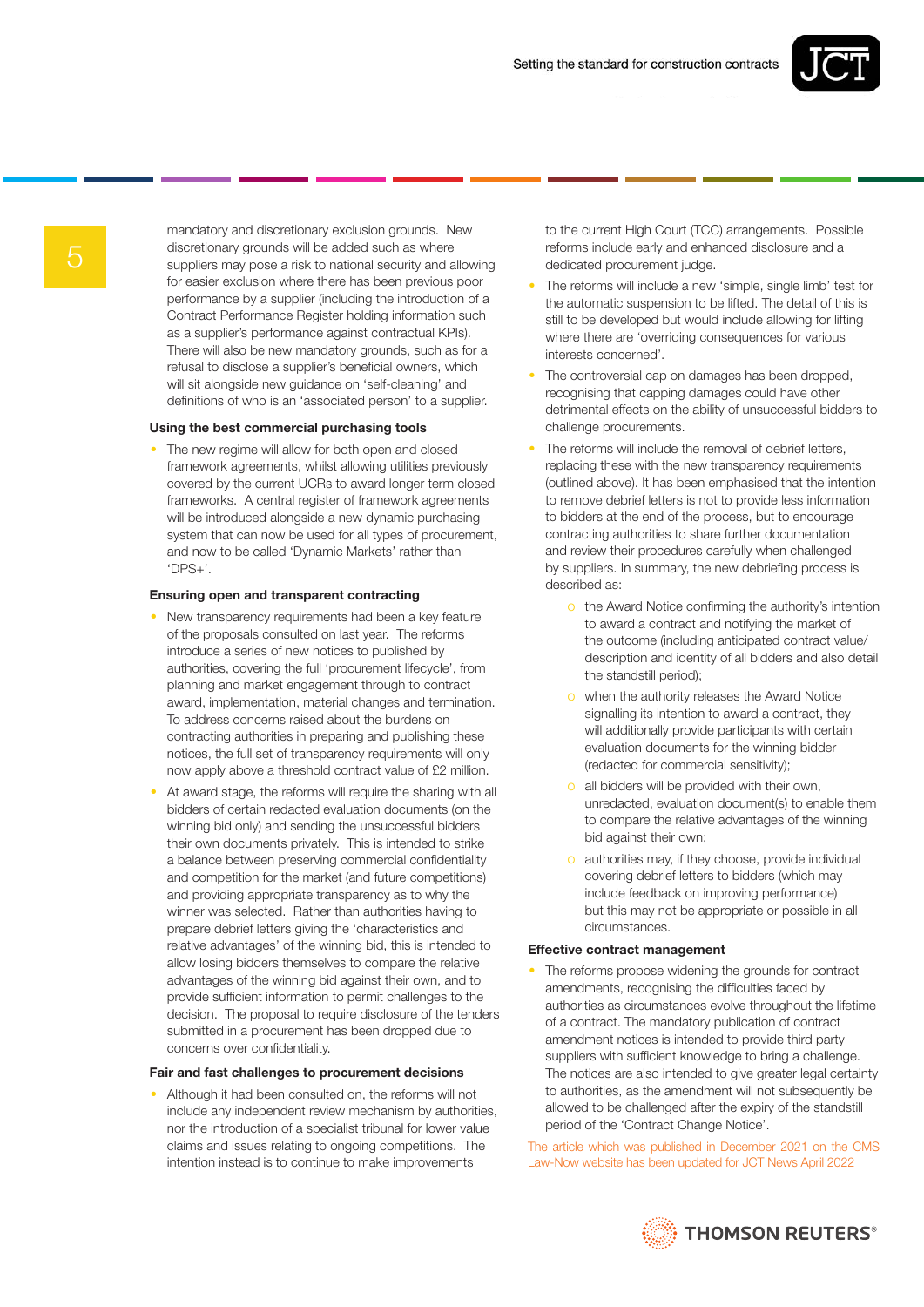### JCT DIGITAL – ARE YOU MAKING THE MOST OF OUR ONLINE SERVICES?

Flexible options to buy and work with your JCT contracts online, plus an important notice about our JCT Contracts Digital (CD) Service

JCT is committed not only to best practice in creating its suite of contracts but also in their delivery, including embracing the latest digital technologies to support the drafting process and make accessing JCT contracts easier.

Two years ago, we launched our current digital services, JCT On Demand and JCT Construct, not knowing the unprecedented set of challenges the construction industry was about to face as a result of the COVID-19 pandemic. However, JCT Digital revolutionised the online contract drafting process, which enabled many professionals to continue to be able to access the contracts they needed and support flexible working.

JCT On Demand is the quick and easy option for those who want to get their contract straight away in a digital format, be guided through filling it in, and output a clean printed copy for signing. The full range of JCT 2016 contracts is available from the JCT online store.

JCT Construct is a subscription service providing a range of sophisticated yet easy to use editing features, enabling the addition of bespoke clauses, amendments or any other customised text.

### Announcement on the JCT Contracts Digital (CD) Service

As JCT continues to develop its online services, in cooperation with our technology partners, Thomson Reuters, the existing JCT Contracts Digital (CD) service will be phased out and replaced by JCT Construct.

### From 1 October 2022, the current CD service will be withdrawn from sale.

### Options for existing CD customers

You can choose to renew your current CD subscription for another 12 months if you have contracts in progress. You will have 12 months to complete your contracts and at the end of this period print credits will no longer be available to buy. New contracts and documents will not be made available on the CD and technical support for the CD service will end on 31 December 2023.

Or

You can choose to migrate to JCT Construct now, ahead of the closure of the CD.

Boilerplates can be created to easily replicate a bespoke set of amendments across different contracts and projects. Collaborative working is supported with guest-sharing, to enable all parties to the contract to share drafts, edit, and view changes.

Both services optimise best practice and transparency, by outputting comparison documents highlighting the full set of any edits and changes against the standard JCT text.

Through our digital-first approach, and as we continue to adapt and refine our services, JCT will be playing its role in supporting the industry's drive to modernise, be agile, flexible and embrace cuttingedge technologies.

You can find out more about our range of digital products and services by visiting www.jctltd.co.uk/jct-digital.

For assistance contact: adonis.pelaez@thomsonreuters.com

More information about the ending of the CD service and FAQ can be found at www.jctltd.co.uk/digital-service.

JCT Construct is an online, subscription-based service which maintains the JCT contract structure you are already familiar with. The improved editing functionality means you can add your own amendments, clauses, or other customised text, as well as create boilerplates. The service brings JCT Digital up to date with functional and technical advances. It ensures that the wide variety of JCT contracts can be accessed easily and securely online and best serve your drafting needs.

You can find out more about JCT Construct, including an overview and benefits of the service by visiting: www.jctltd.co.uk/jct-construct

To migrate to JCT Construct and to get help with choosing your subscription, contact: adonis.pelaez@thomsonreuters.com.

### KEY INFORMATION AND DATES:

Last CD renewal date: 1 September 2022

Closure date: 1 September 2023

Last date for CD support: 31 December 2023



Access anytime, anywhere: jctltd.co.uk/jct-digital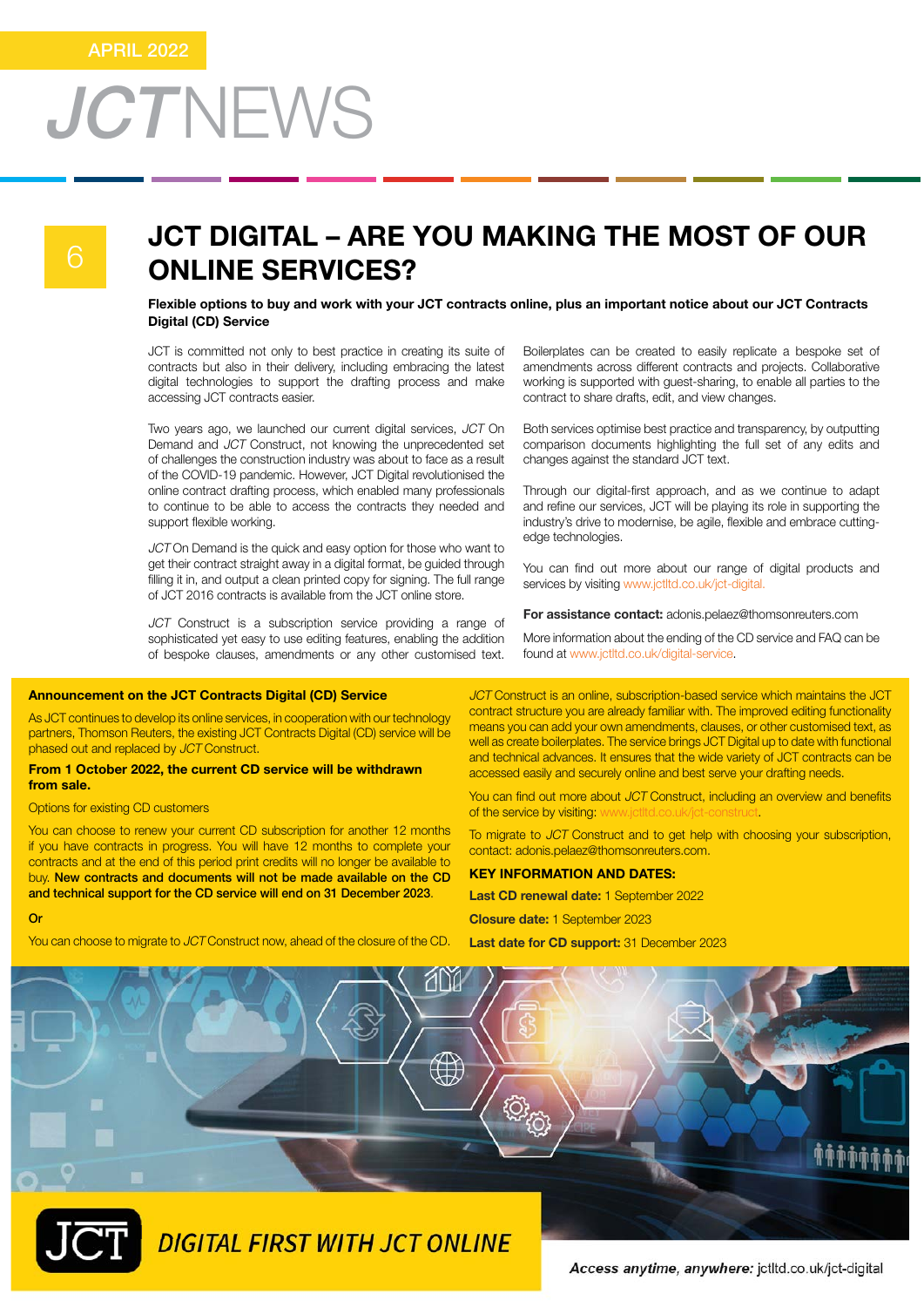

## **JCT TRAINING VIDEO MODULES – BRUSH UP ON YOUR JCT CONTRACT KNOWLEDGE**

JCT Training Video Modules is the latest option available from JCT as part of its JCT Training initiative.

The video modules provide a short introduction to the key elements of JCT contracts. They are convenient and useful for those wishing to refresh their knowledge of a particular aspect of a contract or familiarise themselves with a JCT contract for the first time.

Available via the JCT Online Store, the videos can be purchased either individually, where a quickreference guide on a particular aspect of a contract is desired, or a contract course can be purchased as an entire series – the videos combined providing a grounding for those new to a contract or those looking for a summary without committing to a full JCT Training Course.

Once purchased, users can log into their account on the JCT Online Store and access their videos at any time.

JCT Training Video Modules form part of the JCT's wider programme of training services, which includes face-to-face full-day courses and 3-hour interactive webinars. The face-to-face training and webinar courses provide a much more comprehensive and detailed overview of the JCT contracts suite and its legal background.

The new video module series complements the full courses by providing convenience and useful information in an easy to access package.

For more information about all of JCT's training services, visit **[www.jctltd.co.uk/jct-training.](www.jctltd.co.uk/jct-training)**

### **Available JCT Video Module courses:**

### **JCT Contracts 2016 – The Legal Perspective**

An introduction to some of the key legal concepts behind construction contracts and how these are dealt with in the JCT suite. This course includes the following modules:

- 1. Getting into Contract
- 2. Letters of Intent
- 3. Assignment and Novation
- 4. Bonds and Guarantees
- 5. Collateral Warranties and Third Party **Rights**
- 6. Design Responsibility (in DB 2016)
- 7. Payment
- 8. Practical Completion and Liquidated Damages
- 9. Extensions of Time
- 10. Indemnities and Insurance
- 11 Termination

### **JCT Design and Build Contract 2016**

An introduction to the key elements of the JCT Design and Build Contract.

This course includes the following modules: 1. Agreement, Articles & Recitals

- 2. Particulars & Schedules
- 3. Sections 1,6,7,8 & 9
- 4. Employer & Contractor's Key **Obligations**
- 5. Payment
- 6. Changes
- 7. Time
- 8. Loss & Expense

### **COMING SOON – JCT Minor Works Building Contract and JCT Sub-Contracts**

### **JCT Standard Building Contract 2016**

An introduction to the key elements of the JCT Standard Building Contract.

- This course includes the following modules: 1. Variants
- 
- 2. Summary of the Agreement
- 3. Summary of the Conditions 4. Summary of the Schedules
- 
- 5. Time I
- 6. Time II 7. Payment
- 8. Loss & Expense
- 9. Variations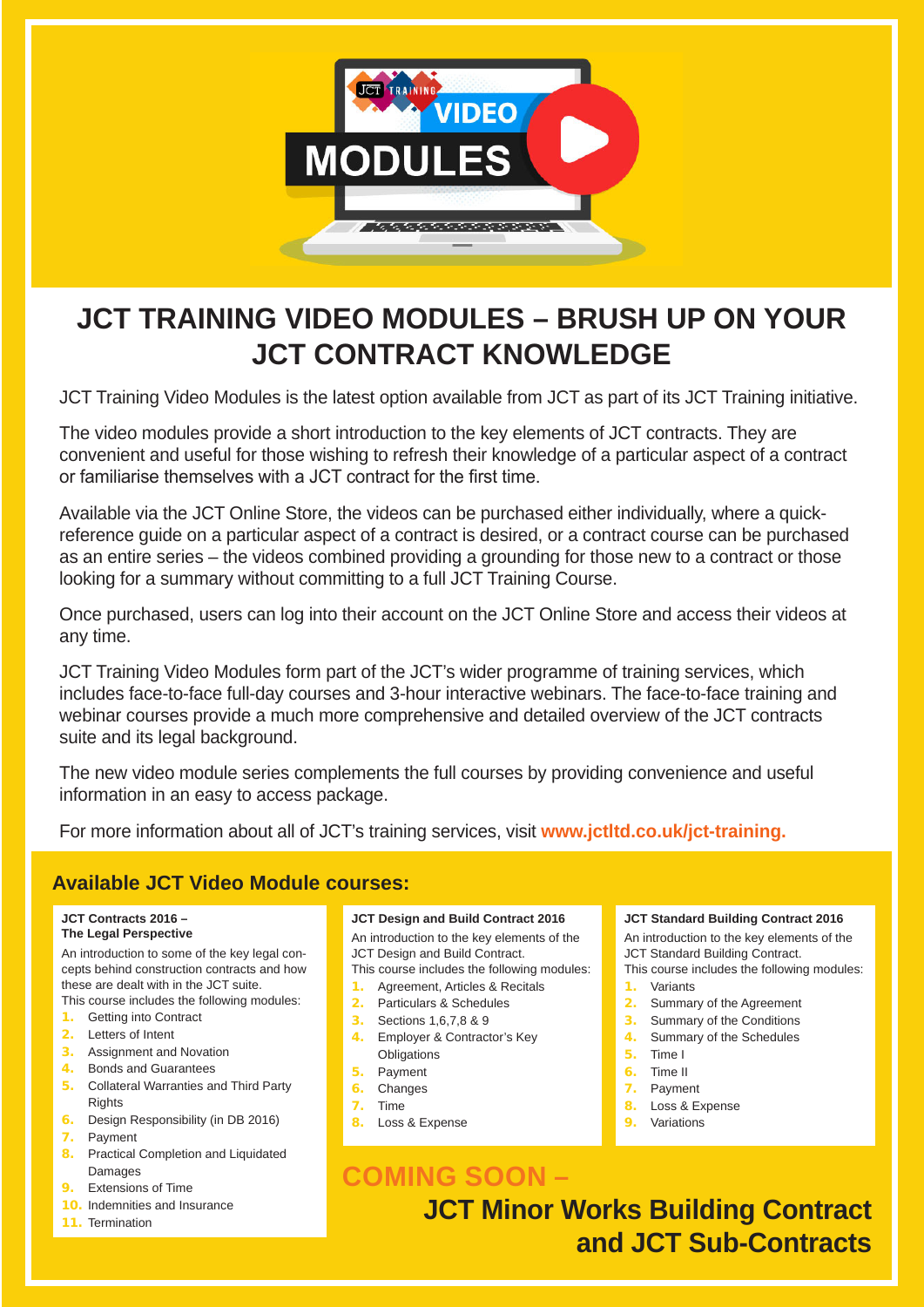8

## JCT INTERVIEWS…



In the JCT Interviews… series we shine the spotlight on some of the key people who are involved with or give their time to support JCT, showing the diverse range of disciplines across the construction industry that our members represent and the collaborative work that contributes to the development of our contracts. We look at how our interviewees contribute to JCT specifically and gain their views on the wider industry and JCT's role within it.

Robert Alflatt started working in the construction industry in 1995, having originally trained and qualified as a quantity surveyor from Nottingham Trent University.

Robert achieved an MSc in Construction Law and Dispute Resolution from King's College, London in 2012.

He has spent his entire career working for contractors and has experience across multiple types of construction projects, many sectors, and many standard forms of contracts.

"

### ROBERT ALFLATT

Member, JCT Council Member, JCT Drafting Sub-Committee Group Company Secretary, R G Carter "

### **JCT:** Robert, how did you first come to be involved with JCT? Why do you think it is important to be involved?

RA: It was by luck really. R G Carter are members of the National Federation of Builders (NFB) and I was invited to represent them on the Contractors Legal Group (CLG). After a few years of working with the CLG I was invited to join the JCT Council and, after that, the Drafting Sub-Committee. I have spent many years working on various forms of standard contracts, and I think it is important to share my experiences and feedback to improve what JCT contracts offer. The industry has always adapted to changes in working practices and it is important that JCT contracts keep pace with that evolution.

**JCT:** Can you tell us about any specific work you are currently doing with JCT (e.g. any work with working groups/committees/Council/Board)?

RA: I sit on the JCT Council and Drafting Sub-Committee. The Drafting Sub-Committee are busy at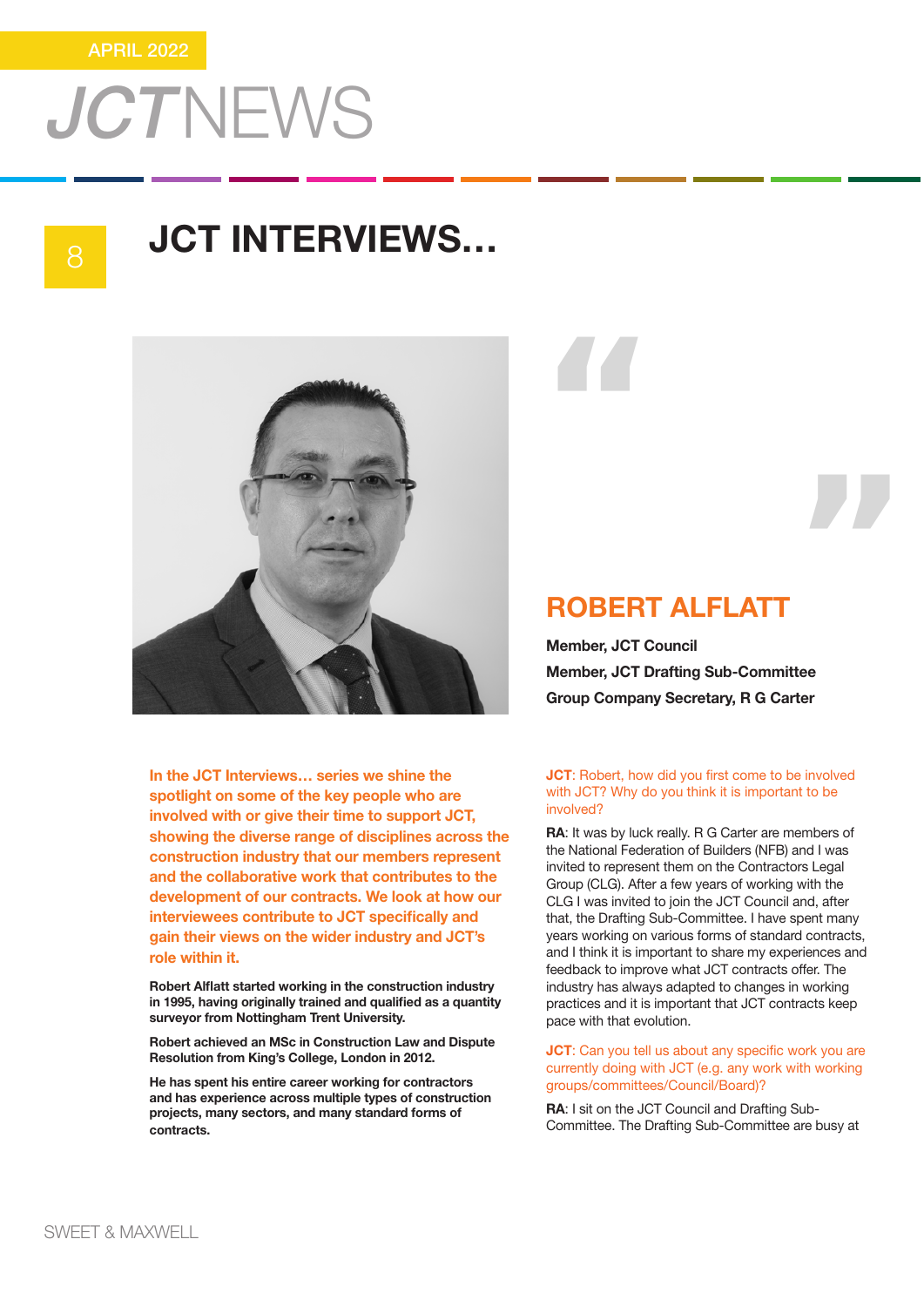

9 the moment preparing the next edition of the JCT suite. The industry is also tackling the consequences of the Construction Playbook and Building Safety Bill just to name two current issues.

### **JCT:** Do you have any personal career highlights?

RA: I am very lucky. I have had a wonderfully varied career and consequently gathered lots of experience – good and bad! It is difficult – impossible - in fact, to pick one, but two stand out for me. Firstly, the opportunity to play a role in the ongoing development of JCT and secondly, actively encouraging and supporting the future generation of the industry.

### **JCT:** What are you most proud of about the construction industry as a whole and where do you think it most needs to improve?

RA: The industry has an amazing ability to reinvent itself. Technology and materials have driven the industry to evolve and innovate, meaning many more creative solutions to unique one-off challenges. Every project is unique and it is the buzz of solving challenges and delivering sustainable solutions that gives many who work within the industry the impetus to constantly do better. The industry has a massive

challenge to respond to in terms of carbon and net-zero. Continued innovation in technology and material sciences, together with an industry-wide collective approach, will deliver sustainable reductions in its carbon impact over the years to come.

### **JCT:** What do you see as the main challenges for the construction industry over the next five years?

RA: There are the obvious ones of addressing the skills shortage and designing buildings that are sustainable for the future, bouncing back stronger after the pandemic and carefully navigating the current geo-political challenges. Historically the industry has been slow to adapt and keep up. It must adapt quicker, but the opportunities that face it, if it does, are exciting.

### **JCT:** Does JCT have a wider role to play in the industry beyond producing contracts?

RA: Definitely. JCT's decision to launch its training programme in 2019 has given users access to tailored training delivered by past and current members of the JCT Council and Drafting Sub-Committee. The challenge for JCT will be keeping itself relevant to a fast changing industry in the years to come.



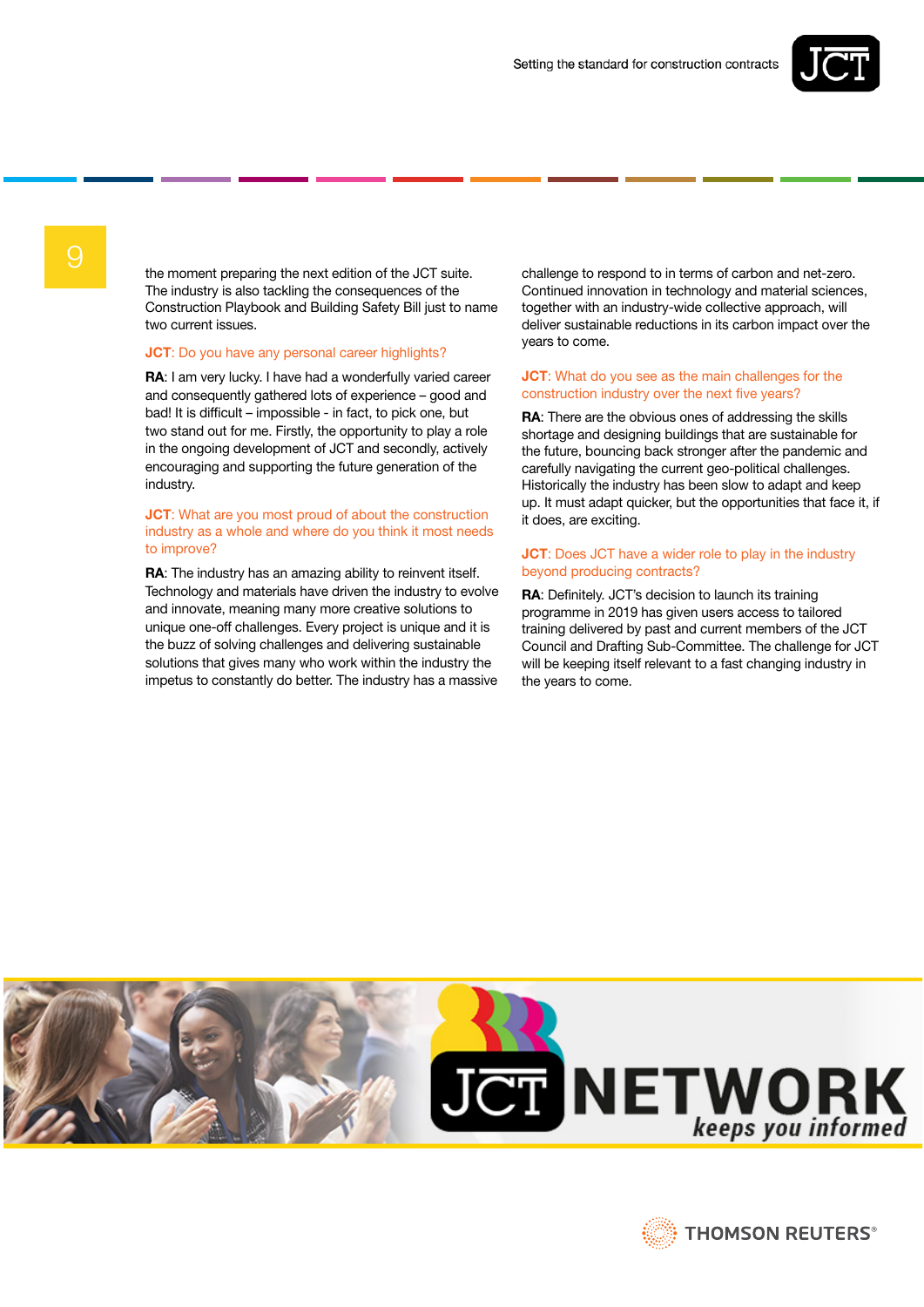10

## JCT'S YOUNG PROFESSIONALS GROUP LAUNCHES NEW 'JCTEA' NETWORKING INITIATIVE

'Let's catch up over JCTea' is an initiative developed by JCT's Young Professionals Group (YPG), to promote networking and get to know new members by way of an informal monthly catch up.

The scheme pairs up members who have signed up to take part each month at random for a short informal catch up of around 15-20 minutes.

The idea behind the initiative is to introduce new members, get conversations flowing, learn about some of the different disciplines that make up YPG (and JCT) membership, and learn about some of the work that individual members are involved with.

Members are free to structure their conversations and talk about whatever they wish, however topics of conversation could include, 'where they work and what do they do?', 'how are JCT contracts used in their workplace/business?', 'what are they doing to maintain good health and wellbeing?' 'where do they see themselves in 5/10 years?', 'what advice would they give others who are starting out their career in this sector?'.

The scheme is set up so that the meetings will take place initially online but can take place face-to-face if desired and geographically practicable. Once a monthly meeting has taken place, the group will once again be randomised and paired up for a new meeting the next month.

The benefits of the scheme in summary, include:

- Networking opportunity with fellow members and JCT professionals
- **Meet virtually before face-to-face** activities to establish better connections
- **Health and wellbeing check-in**
- **Share best practice**
- Contribute towards CPD

If you, any of your colleagues, or employees are in the first ten years of their construction career and are interested in joining the JCT YPG, or taking part in the 'Let's catch up over JCTea' initiative, visit <ypg.jctltd.co.uk> to find out more.

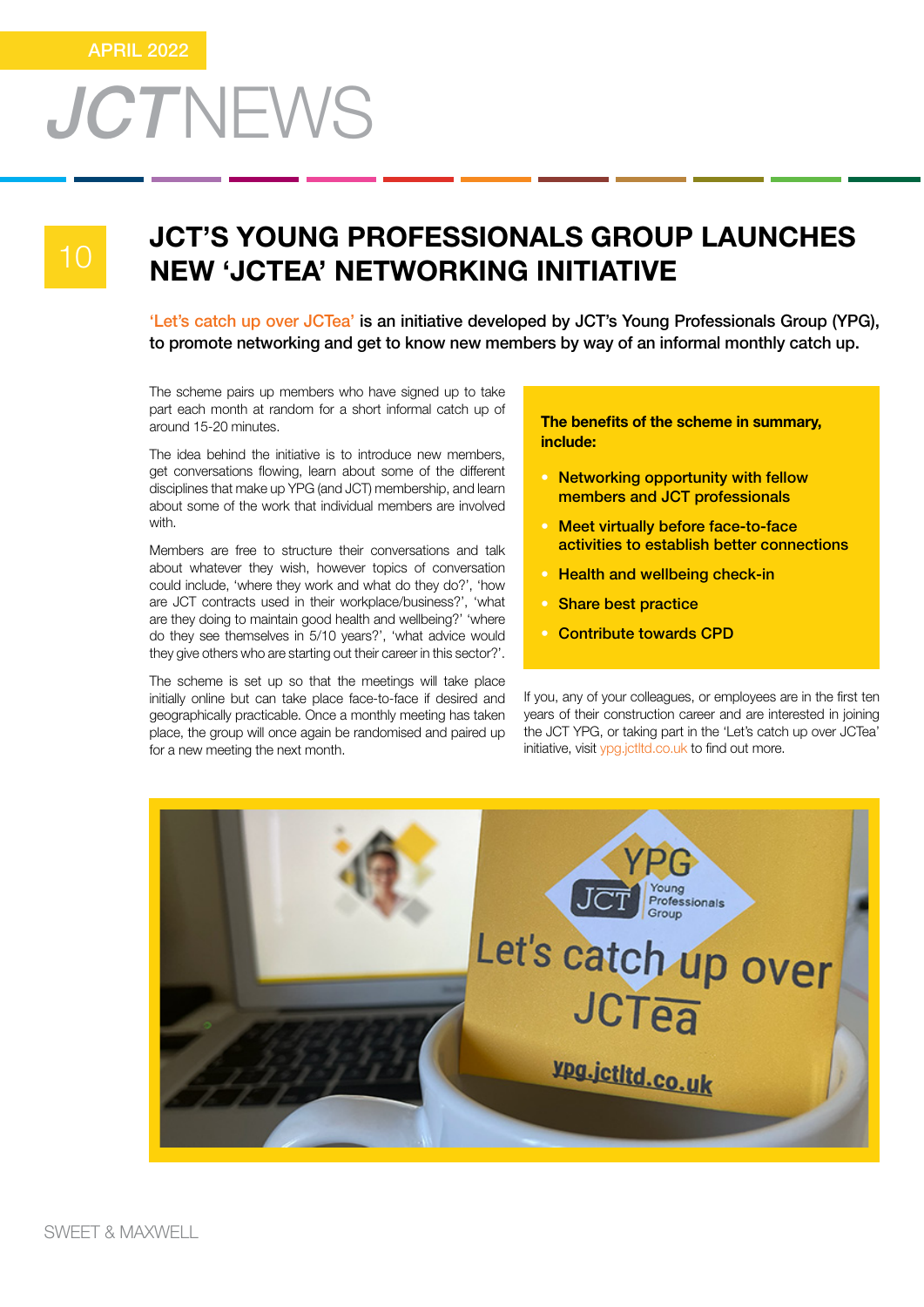

### YPG – Activities Update

The YPG has been busy over the last year with a number of virtual webinars and members' talks. Just like the YPG membership, guest speakers have come from a variety of disciplines across the construction industry and have provided talks on a wide range of topics.

### So far, our events have included:

### JCT Insurance Options

Hosted by Mark Pantry, senior associate, Fenwick Elliott and YPG founder member leader

### Grenfell and the Draft Building Safety Bill

Hosted by Michael Haste, director, Pascall+Watson and JCT Board member

### A Consideration of 3 Relevant Construction Matters

Hosted by Su Sharma, solicitor to Skanska UK Plc

#### The Future of Construction

Presented by Rob Horne Partner, Head of Construction and Engineering Disputes & Risk, UK, and Tom Andrews, Senior Associate, UK, Osborne Clarke

#### Construction Insurance 101

Hosted by Ryan Bond, associate, Gallagher

### The Role of Digitalisation in Building a Safer Future

Presented by Dr. Marzia Bolpagni, building engineer and head of BIM International, Mace

### Construction and Engineering Projects – What can I do to avoid disputes?

Presented by Tom Hawkins, director (construction solutions), FTI **Consulting** 



As well as continuing the range of digital events, the YPG is also gearing up to host its first in-person networking event, featuring a talk from Anjali Pindoria, project surveyor, Avi Contracts Ltd, on How to be a Change Maker in a Diversifying Industry.

Find out more about the YPG, taking part in networking events, and how to join by visiting <ypg.jctltd.co.uk>.

### MEET OUR YPG VOLUNTEER LEADERS

The JCT YPG is led by a committee of dedicated professionals across the construction industry:



Mark Pantry associate, Fenwick Elliot LLP



Charlie Saunders senior surveyor, CBRE Development Modelling



Suzanna Fairbairns

assistant cost strategy manager, Department for **Education** 

#### Sarah Ho

architect, Sheppard Robson Architects LLP



Duncan Athol senior associate, CMS Cameron McKenna Nabarro

Olswang LLP



Mark Lynch CEO and founder, LaunchPad. CEO and solicitor, Law.X